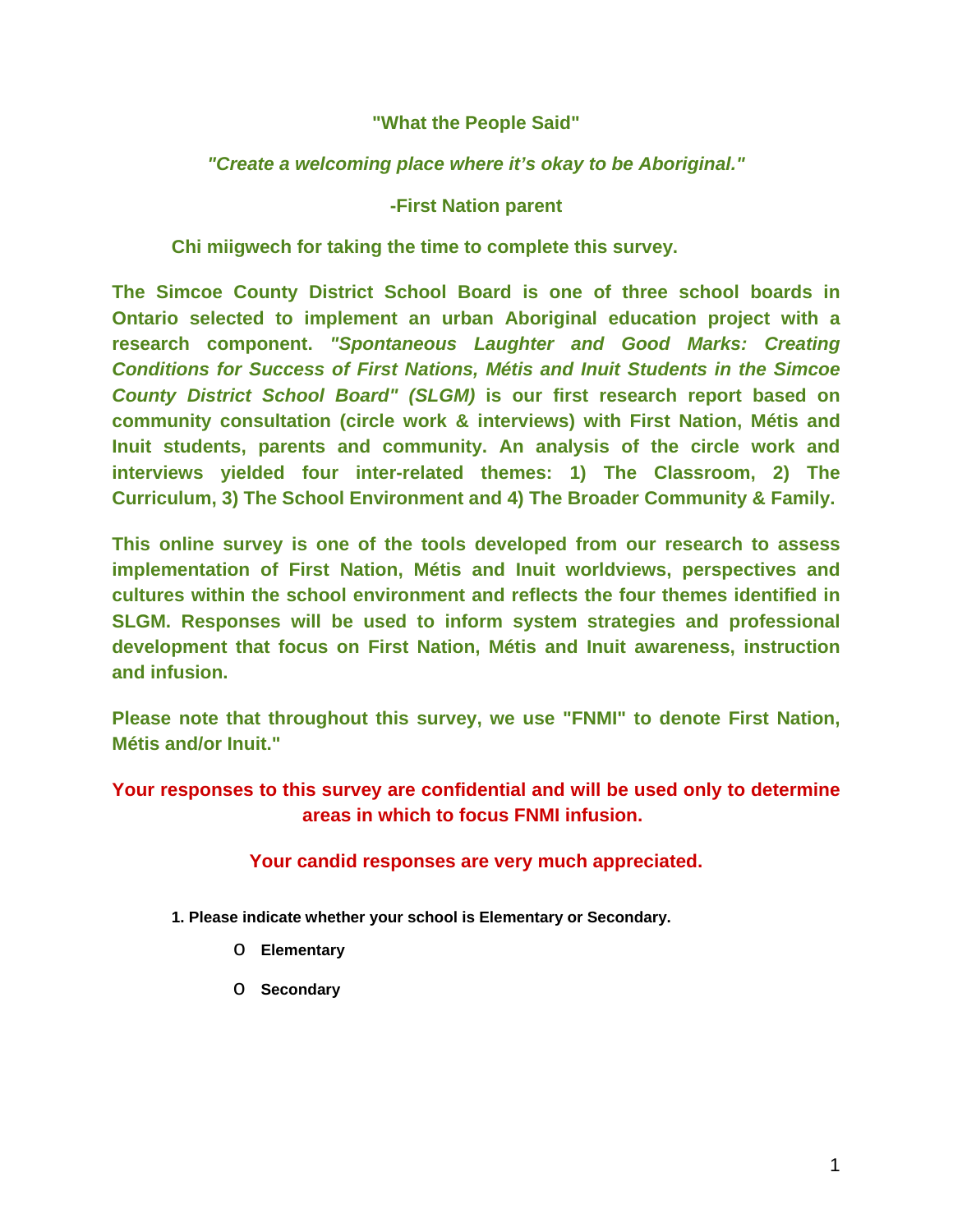### **2. Please indicate the level of FNMI presence at your school in terms of:**

|                                   | None currently                              | <b>Some</b> | <b>Prominent</b>         |
|-----------------------------------|---------------------------------------------|-------------|--------------------------|
| School entrance /<br>foyer        | $\left(\begin{array}{c} \end{array}\right)$ |             |                          |
| <b>Office</b>                     | ◯                                           |             |                          |
| <b>Bulletin Board / Signs</b>     | $\mathcal{L}$                               |             | ⌒                        |
| Pamphlets /<br><b>Brochures</b>   | $( \ )$                                     |             |                          |
| Common areas /<br><b>Hallways</b> | $\left(\begin{array}{c} \end{array}\right)$ |             |                          |
| <b>Announcements</b>              | $( \ )$                                     |             | $\overline{\phantom{0}}$ |
| <b>Music</b>                      | ∩                                           |             | ( )                      |
| <b>Newsletters</b>                |                                             |             | ◯                        |
| Library                           |                                             |             |                          |

**3. Do you have a dedicated gathering space with an FNMI focus?** 

- o **Yes**
- o **No**

**4. If your school has a dedicated gathering space, how is it used?**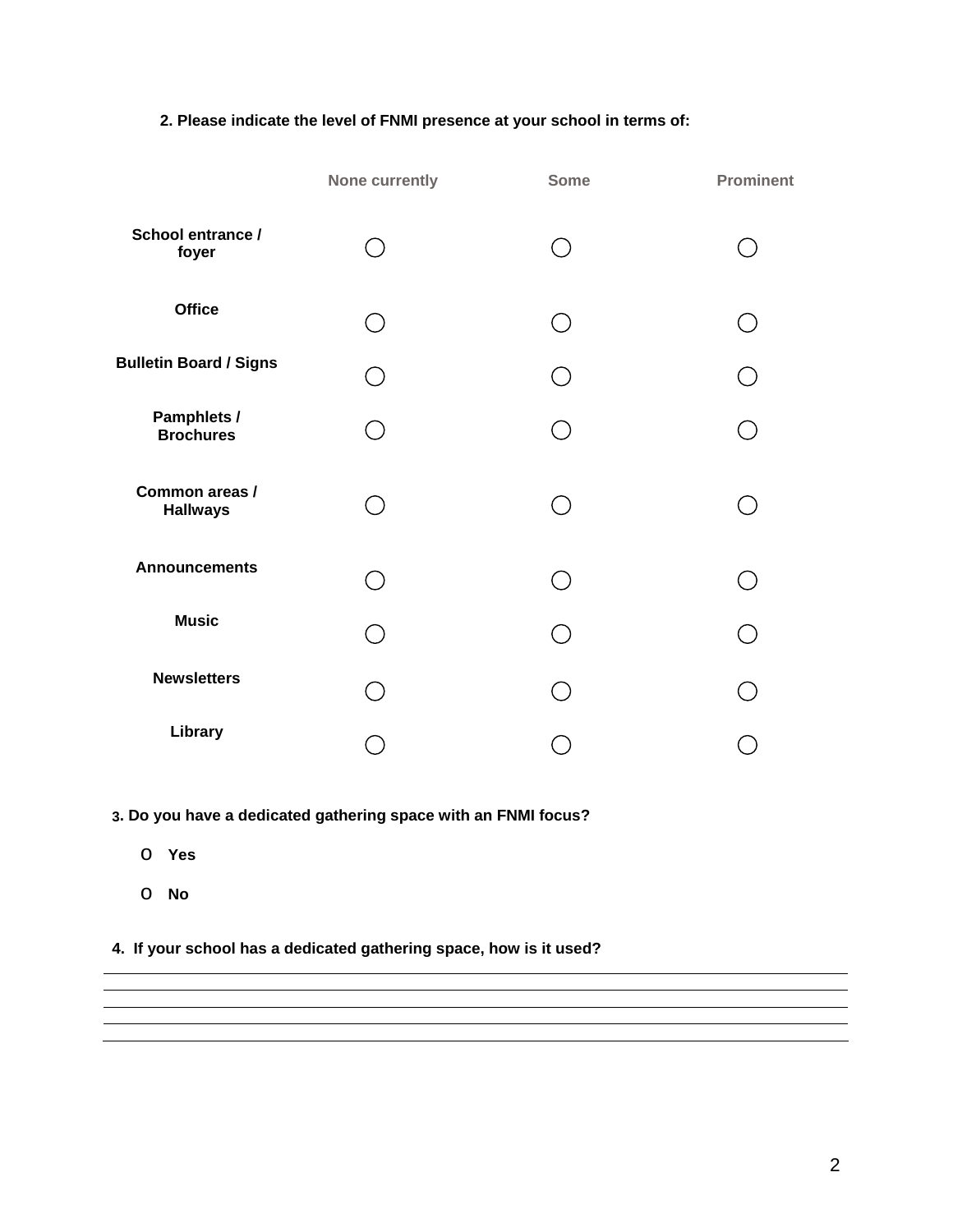#### **5. Have FNMI families brought forward concerns about their treatment in any of the areas below?**

|                                         | No | Yes |
|-----------------------------------------|----|-----|
| <b>Registration</b>                     |    |     |
| <b>Teacher - family</b><br>relationship |    |     |
| <b>Interviews</b>                       |    |     |
| Self-Identification<br><b>Process</b>   |    |     |

#### **6. Please indicate the strategies that you have found to be most effective in building relationships with FNMI families**

<u> 1989 - Johann Stoff, amerikansk politiker (\* 1908)</u> <u> 1989 - Andrea San Andrea San Andrea San Andrea San Andrea San Andrea San Andrea San Andrea San Andrea San An</u> <u> 1989 - Johann Stoff, amerikansk politiker (d. 1989)</u>

**7. In the past school year, has your school communicated directly with (do not include communication via FNMI IRT or CYW's):** 

|                                                   | <b>Yes</b> | <b>No</b> |
|---------------------------------------------------|------------|-----------|
| <b>Elders</b>                                     |            |           |
| <b>Barrie and Area Native Advisory Circle</b>     |            |           |
| <b>Barrie Native Friendship Centre</b>            |            |           |
| <b>FNMI Education Advisory Circle</b>             |            |           |
| <b>Georgian Bay Native Friendship Centre</b>      |            |           |
| <b>Métis Nation of Ontario</b>                    |            |           |
| <b>Métis Council</b>                              |            |           |
| <b>Métis Senator</b>                              |            |           |
| <b>Rama First Nation</b>                          |            |           |
| <b>Beausoleil First Nation</b>                    |            |           |
| <b>Wahta First Nation</b>                         |            |           |
| Other First Nation, Metis, or Inuit organizations |            |           |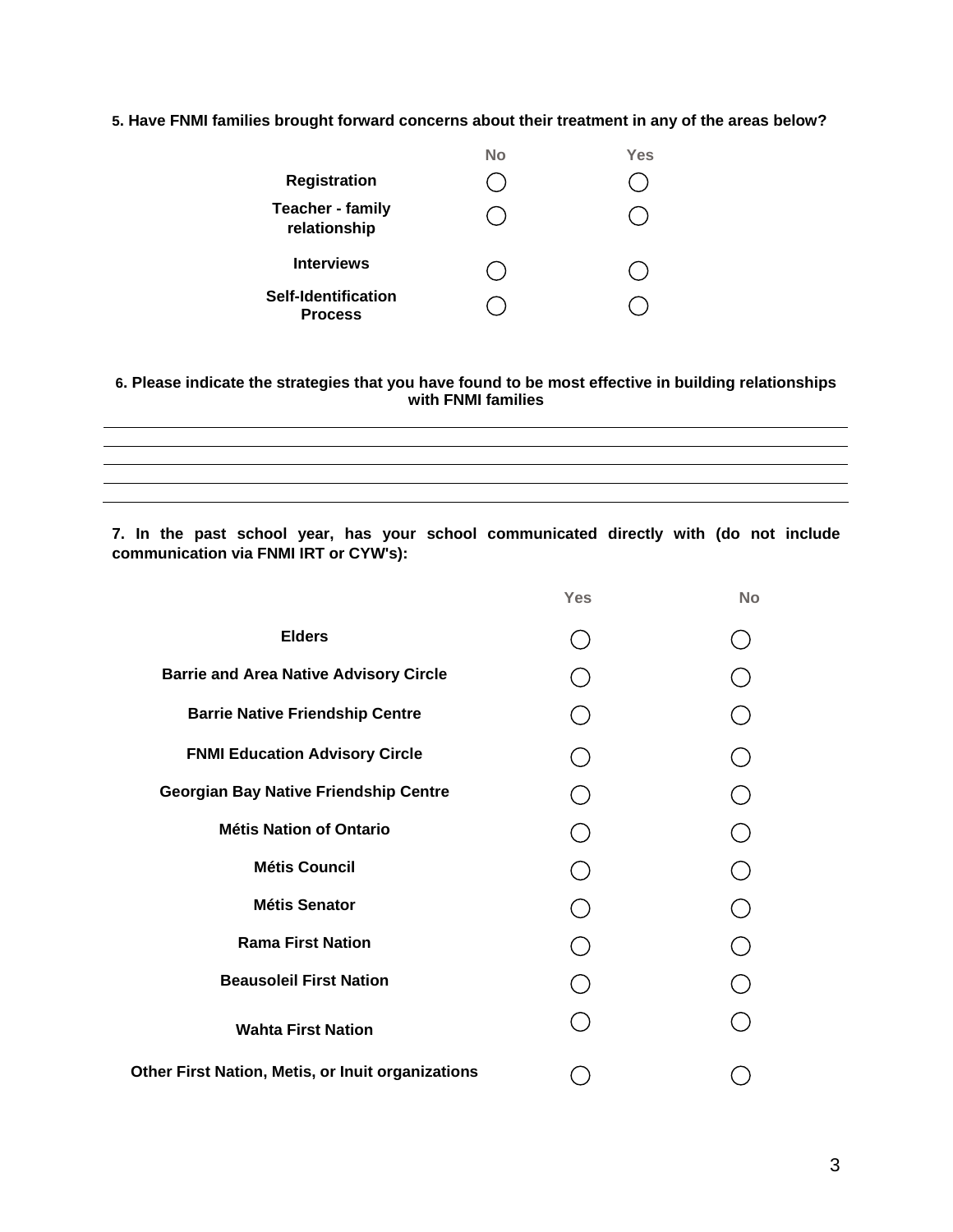**8. How many teachers do you have at your school?** \_\_\_\_\_\_

**9. In the past school year, how many teachers have attended an FNMI PLC session? \_\_\_\_\_\_\_**

**10. Has your school engaged in FNMI cultural awareness training for all staff?** 

- o **Yes**
- o **No**

**11. To what extent has your school engaged in FNMI cultural activities in the last two years?** 

- o **None, yet.**
- o **Once.**
- o **Once per year.**
- o **Two or more per year.**

### **12. Please indicate the level of FNMI content in your classrooms in terms of:**

|                                                       | <b>None currently</b> | <b>Some</b> | <b>Prominent</b> |
|-------------------------------------------------------|-----------------------|-------------|------------------|
| First Nation, Métis, and<br>Inuit texts / books       |                       |             |                  |
| <b>Hands-on FNMI learning</b><br>materials            |                       |             |                  |
| <b>Curriculum infused with</b><br><b>FNMI culture</b> |                       |             |                  |
| <b>Seven Grandfather</b><br>teachings                 |                       |             |                  |
| <b>FNMI culture related art</b><br>projects           |                       |             |                  |
| <b>Contributions of FNMI</b><br>peoples               |                       |             |                  |
| <b>FNMI history</b>                                   |                       |             |                  |
| <b>Restorative practice</b><br>circles                |                       |             |                  |